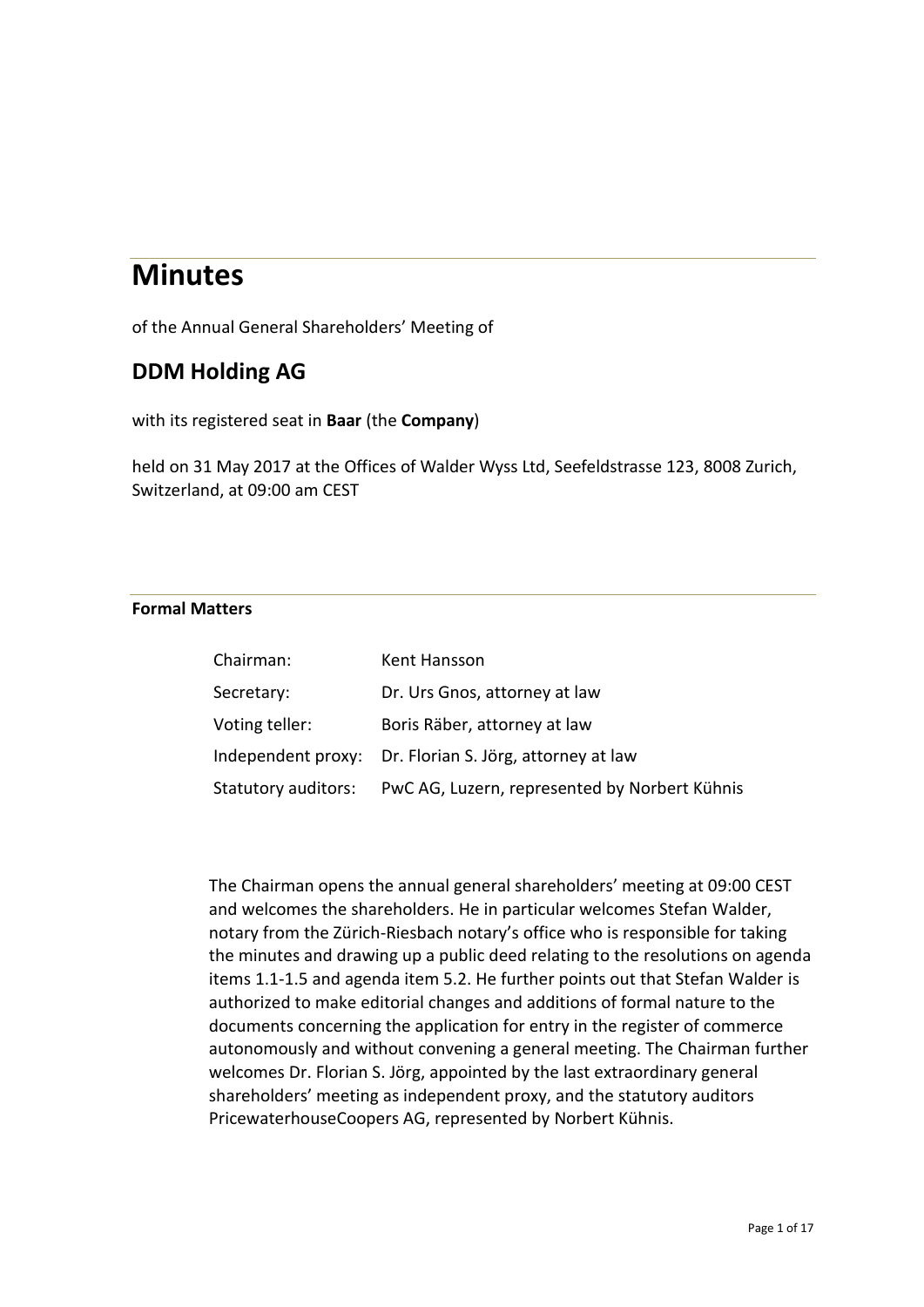The Chairman appoints Dr. Urs Gnos as secretary and Boris Räber as voting teller. He notes that the notice convening the annual general shareholders' meeting was published in the Swiss Official Gazette of Commerce, via press release and on the website of the Company on 10 May 2017. The Chairman declares that the annual general shareholders' meeting has been validly convened in accordance with statutory and legal requirements.

The Chairman states that the agenda items and the proposals of the board of directors were duly stated in the invitation and that no requests have been received from shareholders for the inclusion of items on the agenda.

Following administrative remarks on the presence of the members of the board of directors and the voting procedure, the Chairman notes that the attending shareholders and the independent proxy represent together a total of 7,508,286 votes and a nominal value of CHF 7,508,286.00, representing 55% of the registered shares with voting rights. The shareholders represent 7,139,286 votes and the independent proxy represents 369,000 votes. The absolute majority corresponds to 3,754,144 votes.

The Chairman notes that the resolutions on agenda items 1.1-1.4 require a qualified majority of at least two-thirds of the voting rights represented and an absolute majority of the nominal value of shares represented. The qualified majority of two thirds of the votes represented corresponds to 5,005,525 votes.

Following further administrative remarks, the Chairman declares that the annual general shareholders' meeting has been duly constituted and has a quorum regarding the scheduled agenda items. No objections are raised against these findings.

The Chairman proceeds to the agenda of the annual general shareholders meeting.

#### **Agenda Item 1: Revision of the Articles of Association**

The Chairman states that the board of directors proposes to approve a general revision of the articles of association. He notes that the full text of the proposed revised articles of association of the Company was attached as an annex to the invitation to the annual general shareholders' meeting and was and is available on the Company's website.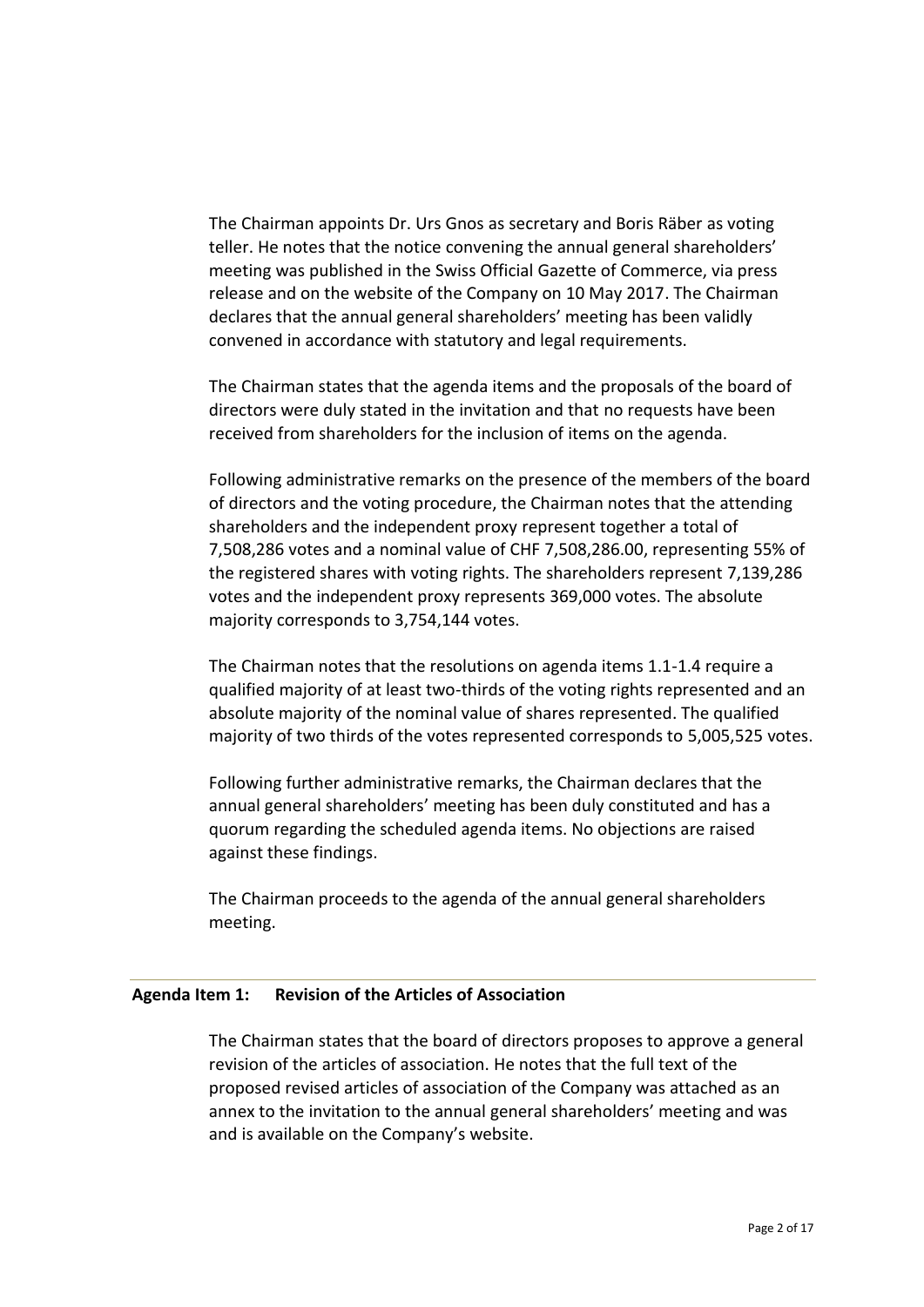The Chairman explains that the proposed general revision of the Company's articles of association serves the purpose of reflecting recent changes in Swiss corporate law as well as aligning the articles of association with current best practice. He also explains that in addition to the general revision of the articles of association, the Company's purpose, authorized share capital and conditional share capital are proposed to be amended. He further notes that resolutions on these amendments require a qualified majority of at least twothirds of the voting rights represented and an absolute majority of the nominal value of the shares represented, whereas the general revision requires an absolute majority.

The Chairman states that the annual general shareholders' meeting will first vote on the amendments to the Company's purpose, authorized share capital and separately on two articles concerning the conditional share capital, before entering into a detailed consultation on the proposed generally revised articles of association.

No objections are raised to this procedure.

#### **Agenda Item 1.1: Amendment of the Corporate Purpose**

The Chairman explains that article 2 of the proposed revised articles of association regarding the purpose of the Company corresponds to article 2 of the current articles of association. He further explains that new subparagraphs on real estate and intellectual property rights and on direct and indirect financing are proposed. He states that other amendments to the wording are intended to align the article with current best practice.

No discussion is requested.

As proposed by the board of directors, the annual general shareholders' meeting unanimously (without any against-votes or abstentions) approves the amendment of the corporate purpose.

#### **Agenda Item 1.2: Amendment of the Authorized Share Capital**

The Chairman explains that the article 3<sup>bis</sup> of the proposed revised articles of association regarding the authorized share capital corresponds to article 3a of the current articles of association. He further states that the proposed article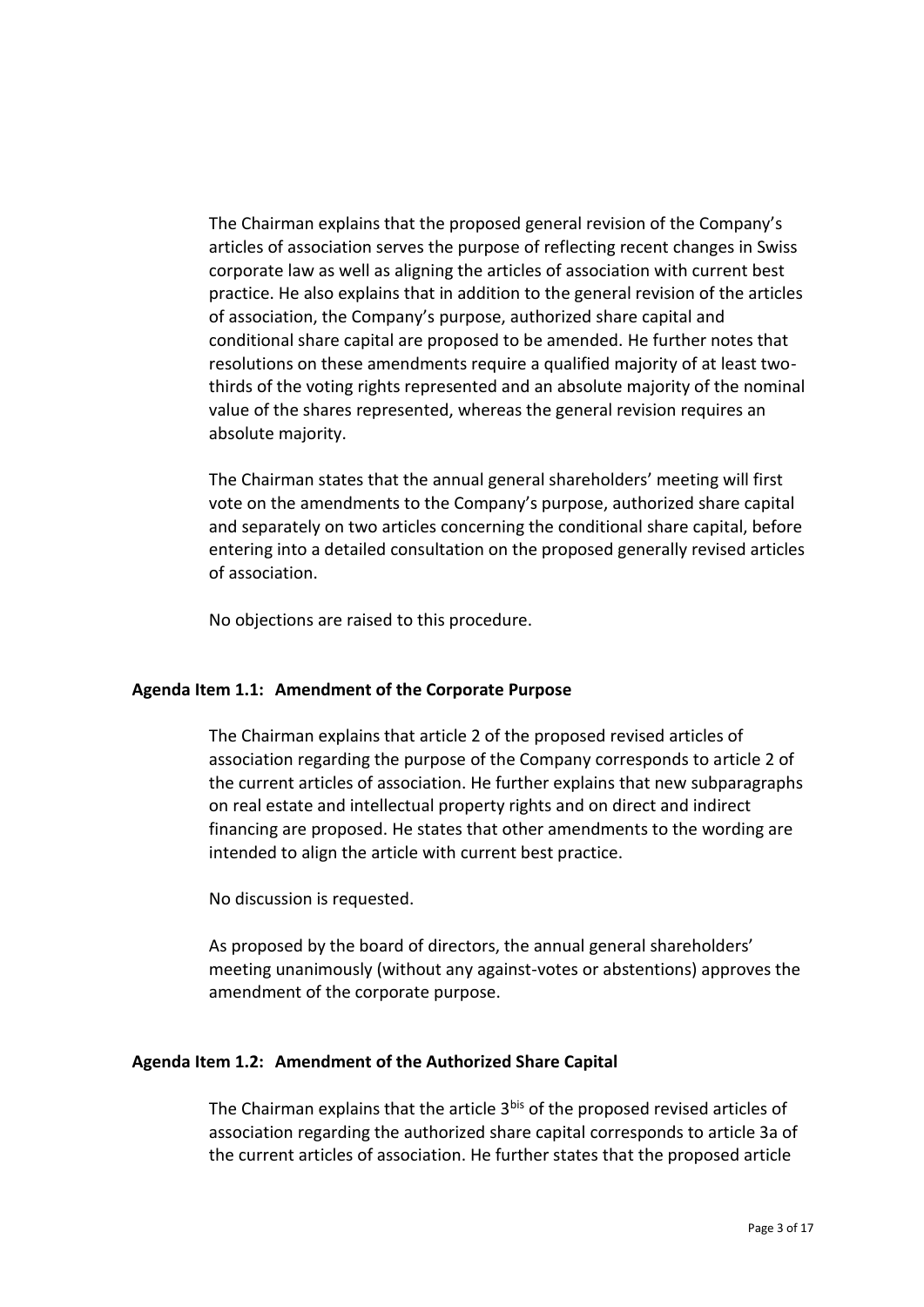3 bis authorizes the board of directors to increase the share capital up to CHF 6,780,223.00 until 31 May 2019 and to restrict or deny pre-emptive subscription rights of shareholders or to allocate such rights to third parties in the extent of up to CHF 3,390,111.00 in specific cases. The Chairman concludes that the amendment serves the purpose of maintaining an adequate flexibility for the board of directors to resolve on capital increases if deemed to be in the best interest of the Company. He states that other amendments to the wording are intended to align the article with current best practice.

No discussion is requested.

As proposed by the board of directors, the annual general shareholders' meeting unanimously (without any against-votes or abstentions) approves the amendment of the authorized share capital.

#### **Agenda Item 1.3: New Conditional Share Capital**

The Chairman explains that the article 3<sup>ter</sup> of the proposed revised articles of association regarding the additional newly created conditional share capital serves the purpose of providing the necessary flexibility for the board of directors to resolve on capital increases in connection with the issue of bonds or similar debt instruments if deemed to be in the best interest of the Company.

Upon Andreas Tuczka's question, the Chairman explains that unlike the authorized share capital (new article  $3^{bis}$ ) the new conditional capital is not limited in time.

No discussion is requested.

As proposed by the board of directors, the annual general shareholders' meeting unanimously (without any against-votes or abstentions) votes in favor of the new conditional share capital.

#### **Agenda Item 1.4: Amendment of the Conditional Share Capital**

The Chairman explains that the article 3<sup>quater</sup> of the proposed revised articles of association regarding the conditional share capital corresponds to article 3b of the current articles of association and remains unchanged in substance. He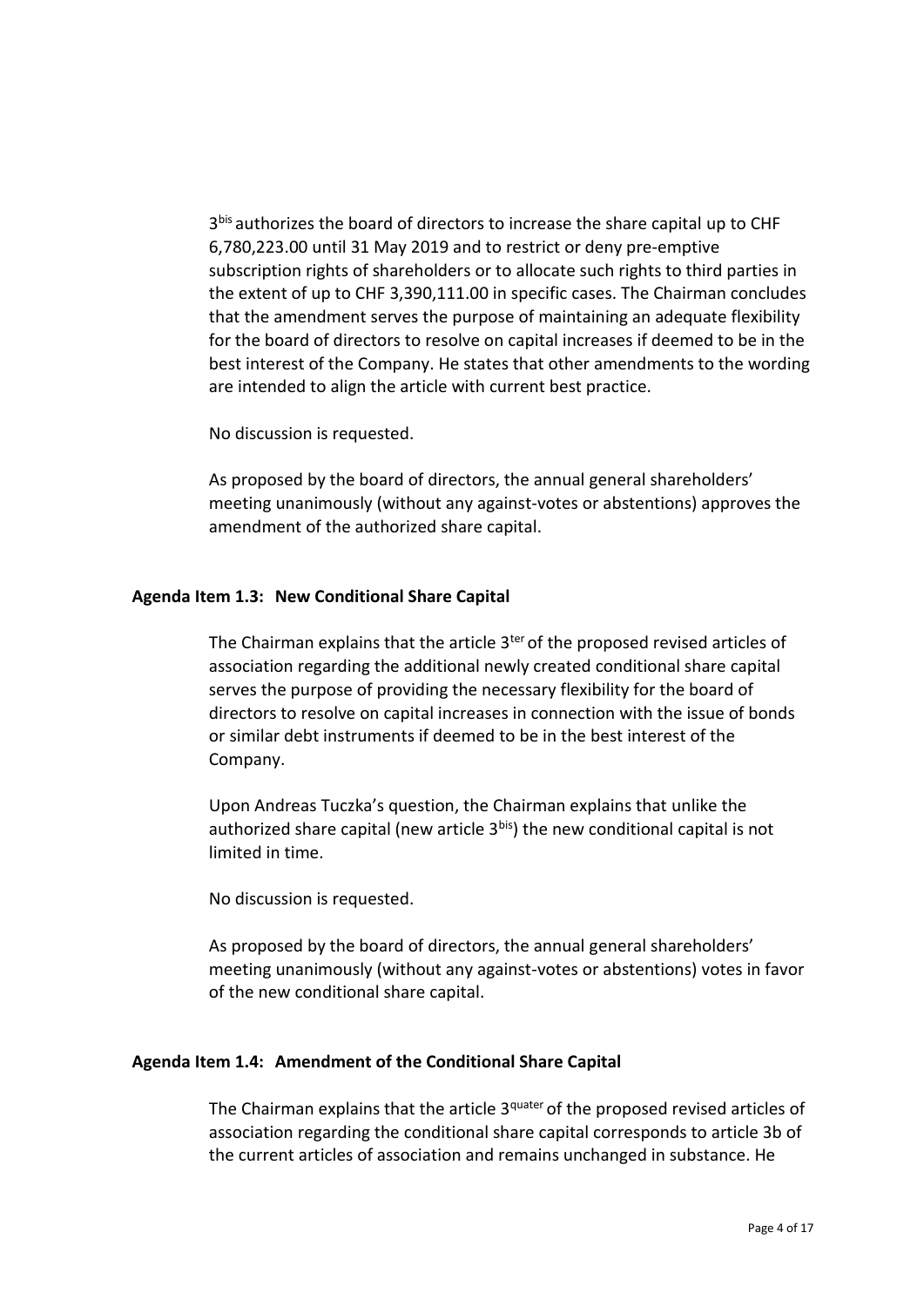states that other amendments to the wording are intended to align the article with current best practice.

No discussion is requested.

As proposed by the board of directors, the annual general shareholders' meeting unanimously (without any against-votes or abstentions) approves the amendment of the conditional share capital.

#### **Agenda Item 1.5: General Revision of the Articles of Association**

The Chairman explains the board of directors proposes to approve a general revision of the Company's articles of association, it being understood that the general revision shall not comprise the approved amendment of the corporate purpose (new article 2), the authorized share capital (new article 3<sup>bis</sup>) and the conditional share capital (new article 3<sup>ter</sup> and article 3<sup>quater</sup>).

The Chairmen explains that, in this regard, he will enter into a detailed consultation on the proposed revised articles of association, outlining the proposed material changes article by article, before taking a single vote on the approval of the proposed revised articles of association. He further points out that the German version of the articles is the binding one, the English version merely being a translation.

As announced, the Chairman proceeds to the detailed and individual consultation on the proposed revised articles by outlining the material changes article by article. He also states that two articles of the present articles of associations will be deleted, namely the article on universal meetings and the article on business report. In connection with the deletion of the article on universal meetings, Andreas Tuczka asks what a universal meeting is. The Chairman explains that a universal meeting is a meeting attended by every single shareholder. He further states that it is virtually impossible to hold a universal meeting in a publicly listed company and that this possibility is provided for under Swiss company law anyway which is why the board of directors proposes a deletion of this article.

No discussion is requested.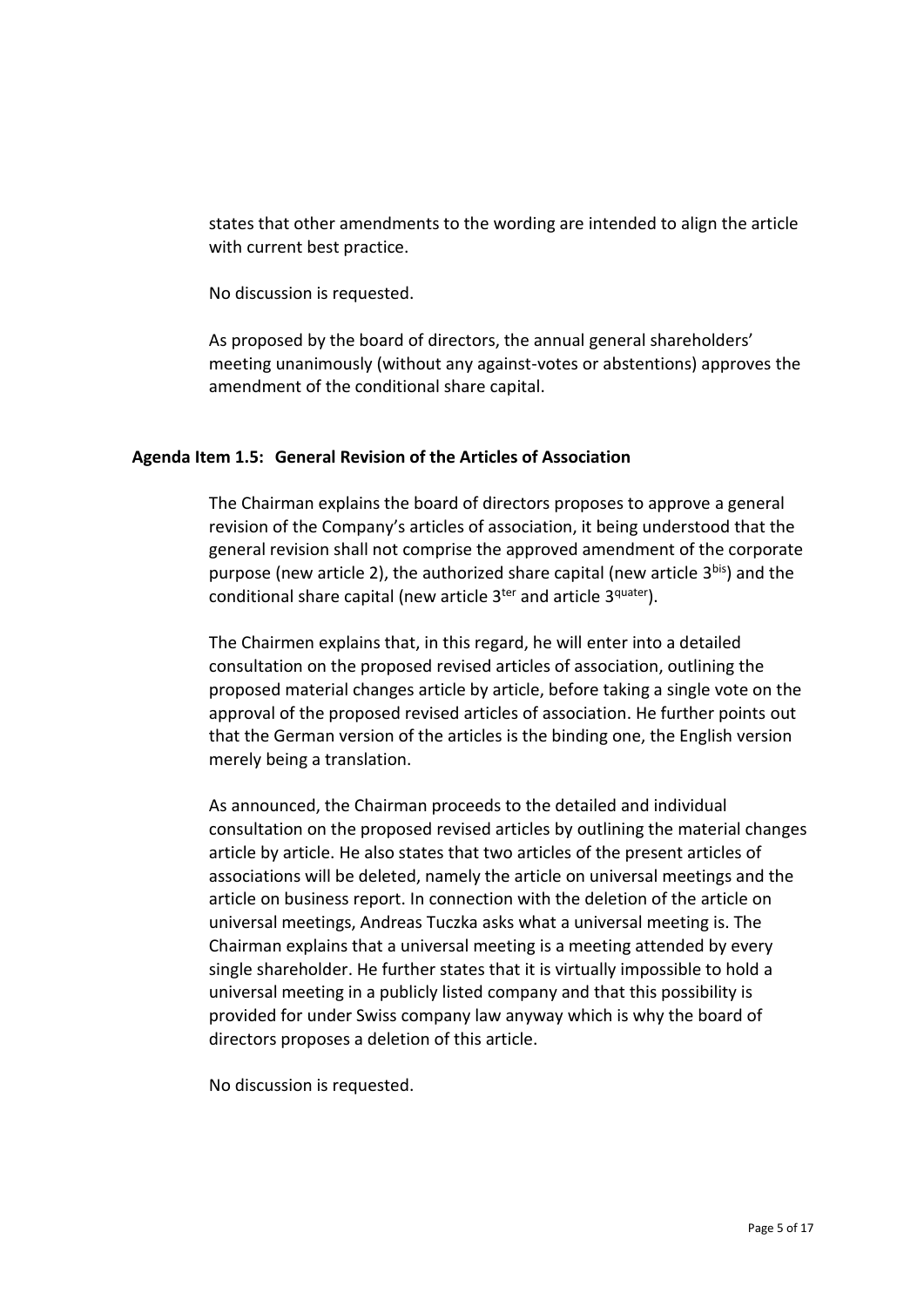After the individual discussion of the new articles of association, the annual general shareholders' meeting unanimously (without any against-votes or abstentions) approves the revised articles of association of the Company.

## **Agenda Item 2: Approval of the Annual Report, the Statutory Financial Statements and the Consolidated Financial Statements 2016**

The Chairman informs the annual general shareholders' meeting that the annual report, the statutory financial statements and the consolidated financial statements 2016 have been published on 31 March 2017 and made available on the Company's website. They have also been available for inspection at the headquarters of the Company.

The Chairman further explains that PwC AG, Luzern, acted as the Company's statutory auditors of for the business year 2016 and has audited the accounting and the statutory financial statements 2016 as well as the consolidated financial statements 2016 and has issued its auditor's report as set out in the annual report. Upon request of the Chairman, PwC AG, Luzern, represented by Norbert Kühnis, confirms that it has no additions to its auditors' report and that it proposes to approve the annual report, the statutory financial statements and the consolidated financial statements 2016. It also confirms that an internal control system exists which has been designed for the preparation of the financial statements.

The Chairman states that the board of directors proposes to approve the annual report, the statutory financial statements and the consolidated financial statements 2016.

No discussion is requested.

As proposed by the board of directors, the annual general shareholders' meeting unanimously (without any against-votes or abstentions) approves the annual report, the statutory financial statements and the consolidated financial statements 2016.

#### **Agenda Item 3: Appropriation of Available Earnings 2016**

The Chairman explains that the statutory financial statements for the business year 2016 show a profit for the year in the amount of CHF 209,108.00, or EUR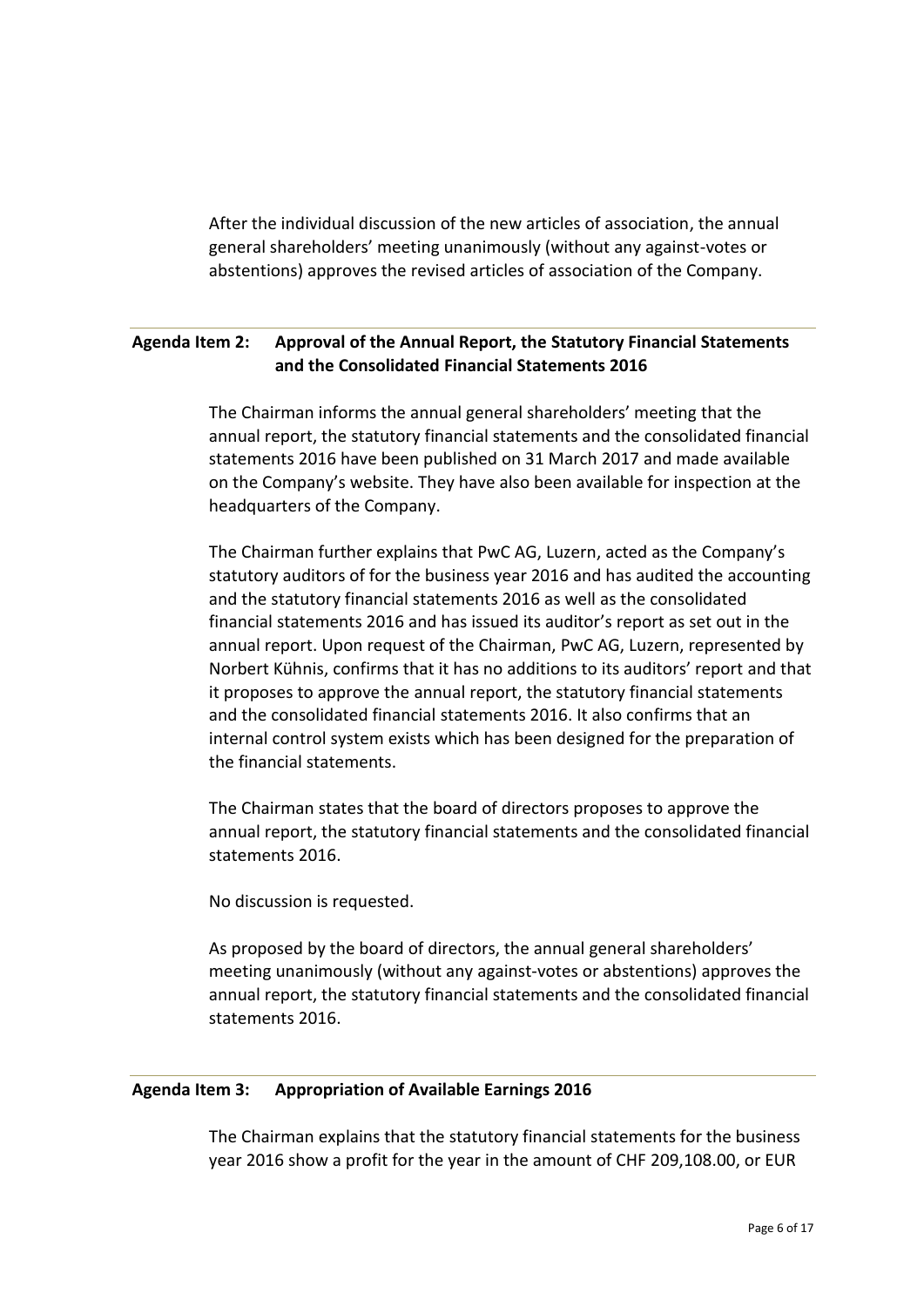191,723.00, and a retained loss carried forward in the amount of CHF 354,626.00, or EUR 354,311.00, resulting in an accumulated net loss of CHF 145,518.00, or EUR 162,588.00. He states that the board of directors proposes to carry forward the net loss.

No discussion is requested.

The annual general shareholders' meeting unanimously (without any againstvotes or abstentions) approves the proposal of the board of directors regarding the appropriation of available earnings (net loss carry forward).

## **Agenda Item 4: Discharge of the Members of the Board of Directors and of the Members of the Executive Management**

The Chairman states that the board of directors proposes that discharge be granted to all members of the board of directors and of the executive management for their activities in the business year 2016.

No discussion is requested.

As proposed by the board of directors, the annual general shareholders' meeting unanimously grants discharge to all members of the board of directors and of the executive management for their activities in the business year 2016. The Chairman notes that he himself and the independent proxy, who may represent any shareholder who wants to be represented but who today exclusively represents members of the executive management, abstained from the vote.

#### **Agenda Item 5: Elections**

The Chairman explains that under agenda item 5 a number of elections will be held by the annual general shareholders' meeting.

#### **Agenda Item 5.1: Re-Elections of the current Board Members**

The Chairman explains that the annual general shareholders' meeting will carry out the re-elections individually for each current board member standing up for re-election. He notes that Dovile Burgiene does not stand for re-election as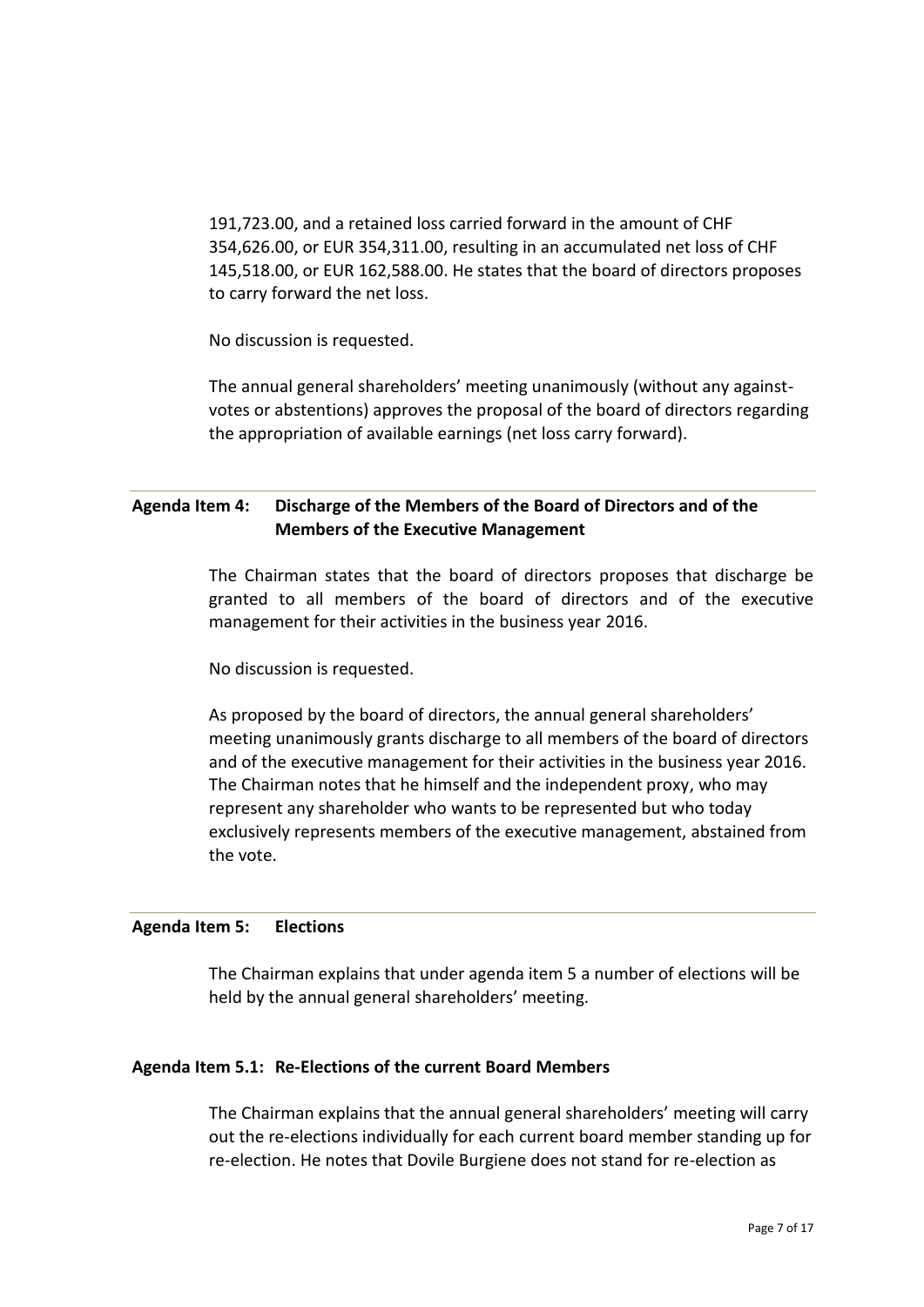board member. For his own re-election as member of the board of directors, the Chairman temporarily hands over to Manuel Vogel.

No discussion is requested.

As proposed by the board of directors, the annual general shareholder's meeting individually and unanimously (without any against-votes or abstentions) re-elects the members of the board of directors standing up for reelection for a term of one year ending after completion of the next annual general shareholders' meeting.

The Chairman concludes that the annual general shareholders' meeting has approved the proposals of the board of directors and has re-elected the members of the board of directors standing up for re-election. All those reelected have confirmed their acceptance of the re-election. The Chairman thanks the annual general shareholders' meeting for the trust placed in the board of directors.

#### **Agenda Item 5.2: Election of New Board Members**

The Chairman states that board of directors proposes to elect Erik Fällström and Andreas Tuczka as new members of the board of directors, each in a separate election and each for a term of one year ending after completion of the next annual general shareholders' meeting. The Chairman explains that the CV's of the proposed new members are available on the Company's website and were included in the invitation.

No discussion is requested.

As proposed by the board of directors, the annual general shareholder's meeting individually and unanimously (without any against-votes or abstentions) elects Erik Fällström and Andreas Tuczka as new members of the board of directors for a term of one year ending after completion of the next annual general shareholders' meeting.

The Chairman concludes that the annual general shareholders' meeting has approved the proposals of the board of directors and elected Erik Fällström and Andreas Tuczka as new members of the board of directors. Both have previously confirmed acceptance of their election.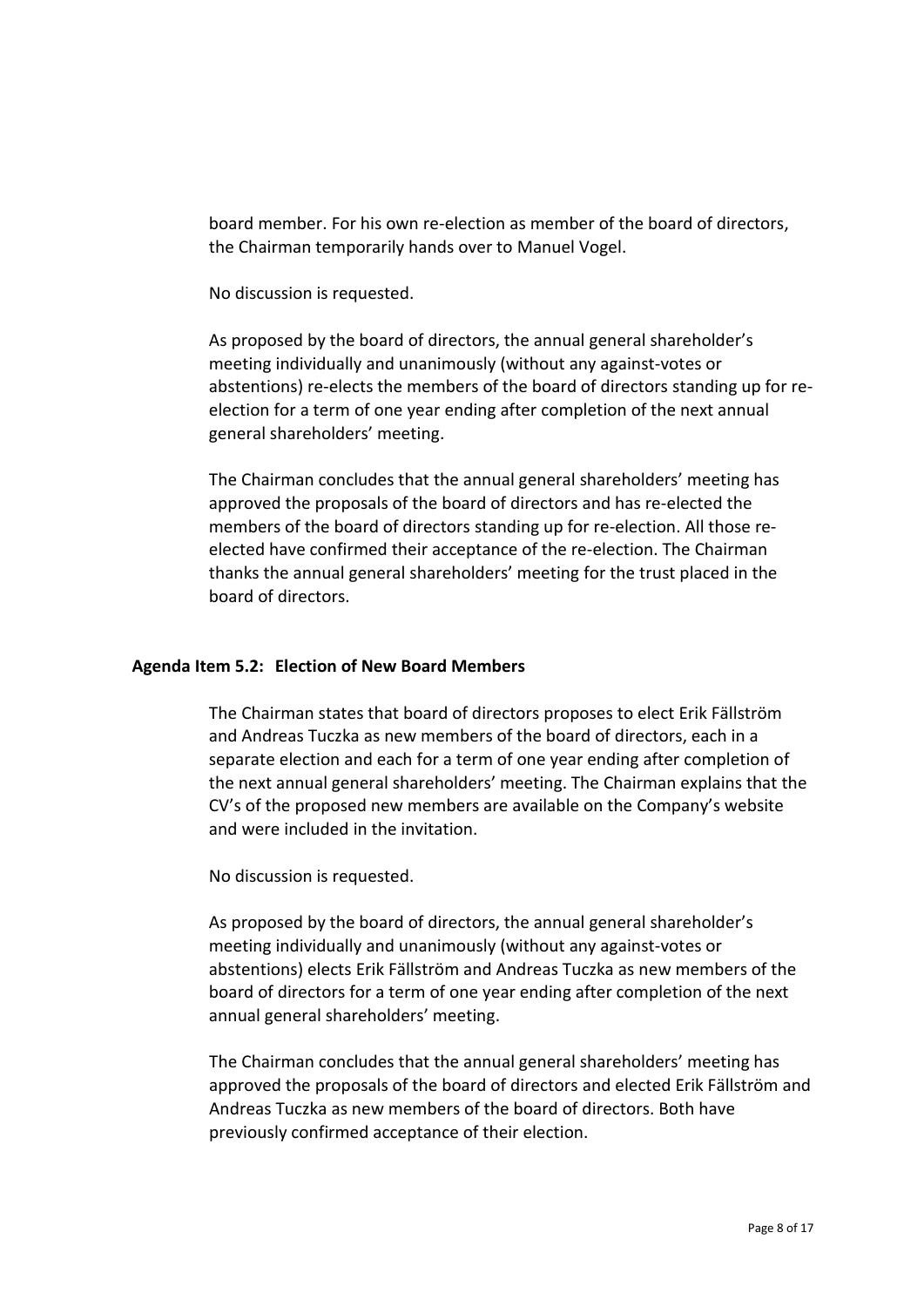#### **Agenda Item 5.3: Re-Election of the Chairman**

For the re-election of the Chairman as chairman of the board of directors and as member of the remuneration committee under the subsequent agenda item, the Chairman hands over to Manuel Vogel.

Manuel Vogel explains that the board of directors proposes to re-elect Kent Hansson as chairman of the board of directors of the Company for a term of one year ending after completion of the next annual general shareholders' meeting.

No discussion is requested.

As proposed by the board of directors, the annual general shareholder's meeting unanimously (without any against-votes or abstentions) re-elects Kent Hansson as chairman of the board of directors of the Company for a term of one year ending after completion of the next annual general shareholders' meeting. Kent Hansson has confirmed his acceptance of the re-election.

#### **Agenda Item 5.4: Election of Members of the Remuneration Committee**

Manuel Vogel states that the board of directors proposes to re-elect Kent Hansson and Torgny Hellström as members of the remuneration committee for a term of one year until the next annual general shareholders' meeting.

No discussion is requested.

As proposed by the board of directors, the annual general shareholders' meeting individually and unanimously (without any against-votes or abstentions) re-elects Kent Hansson and Torgny Hellström as members of the remuneration committee for a term of one year until the next annual general shareholders' meeting.

The re-elections were held individually and both Kent Hansson and Torgny Hellström have confirmed acceptance of their re-election. Manuel Vogel hands over to the Chairman.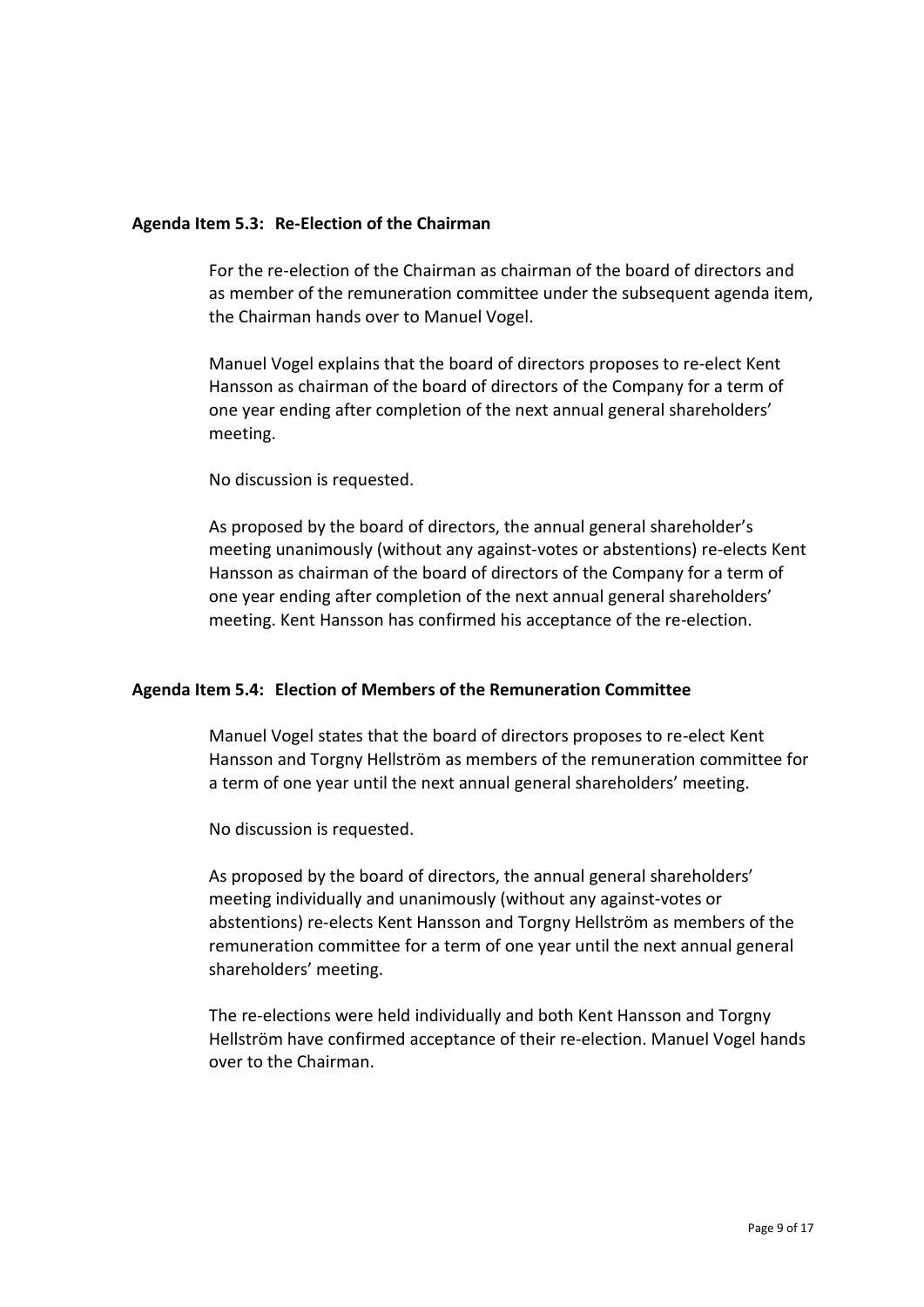#### **Agenda Item 5.5: Re-Election of the Independent Proxy**

The Chairman explains that at the last extraordinary general shareholders' meeting, Dr. Florian S. Jörg was elected as independent proxy for a term starting immediately after the extraordinary general shareholders' meeting and ending after this annual general shareholders' meeting. He states that the board of directors proposes to re-elect Dr. Florian S. Jörg as independent proxy for a term of one year ending after completion of the next annual general shareholders' meeting.

Andreas Tuczka raises the questions whom the independent proxy may represent and whom he is representing at this annual general shareholders' meeting. The Chairman explains that the independent proxy may represent any shareholder who wants to be represented and that today Dr. Florian S. Jörg is representing 369,000 votes, namely those of the CEO and CFO of the Company.

No discussion is requested.

As proposed by the board of directors, the annual general shareholders' meeting unanimously (without any against-votes or abstentions) re-elects Dr. Florian S. Jörg as independent proxy for a term of one year ending after completion of the next annual general shareholders' meeting. The Chairman notes that Dr. Florian S. Jörg has confirmed acceptance of the election.

#### **Agenda Item 5.6: Re-Election of the Statutory Auditors**

The Chairman states that the board of directors proposes to re-elect PwC AG, Luzern, as the statutory auditors for the business year 2017. He confirms that PwC AG fulfills all independence requirements, is registered as a federallysupervised audit firm and thus qualifies as statutory auditors.

No further discussion is requested.

As proposed by the board of directors, the annual general shareholders' meeting unanimously (without any against-votes or abstentions) re-elects PwC AG, Luzern, as the statutory auditors for the business year 2017. The Chairman notes that PwC AG, Luzern, has confirmed acceptance of the election.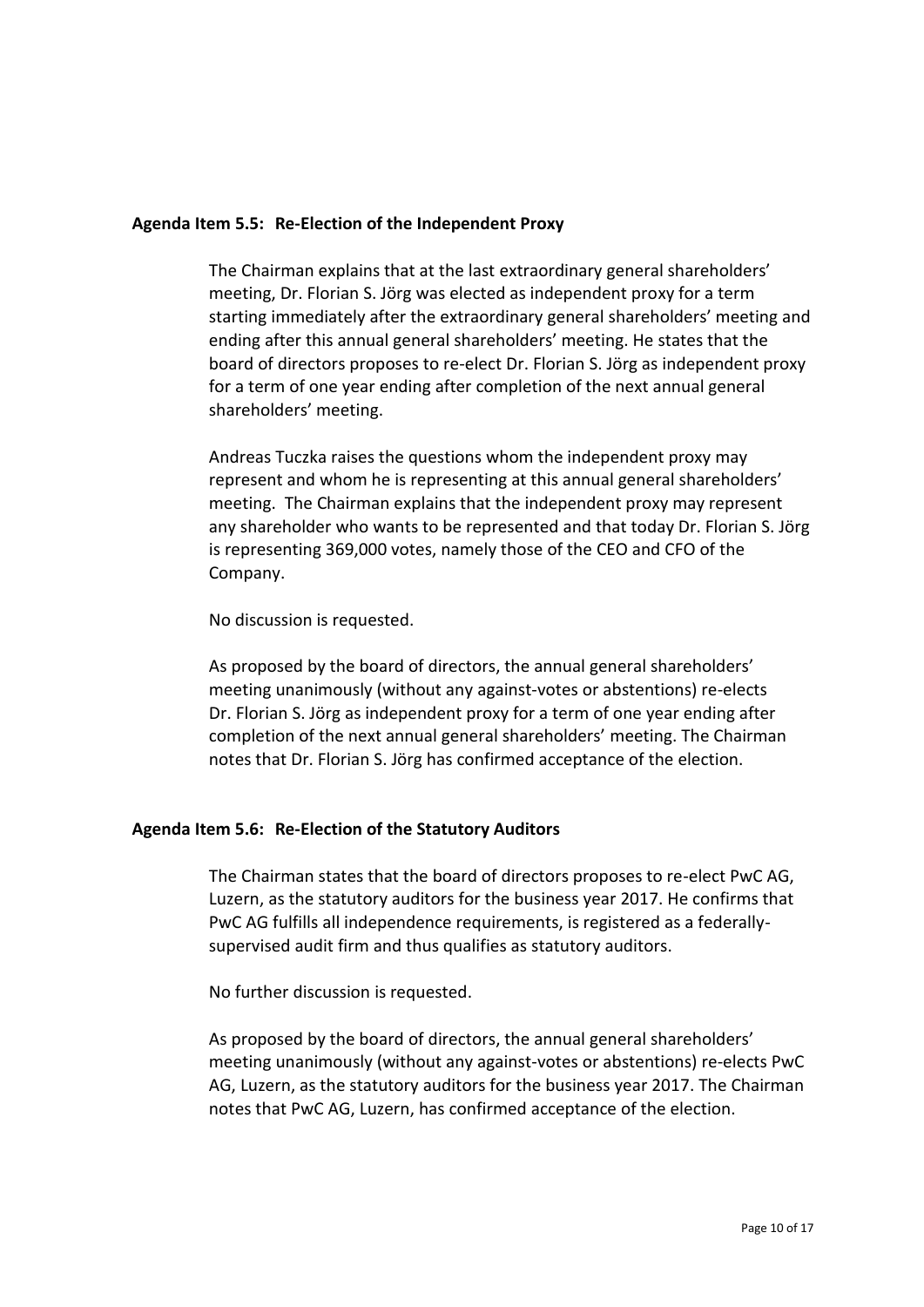#### **Agenda Item 6: Consultative Vote on the Compensation Report 2016**

The Chairman explains that following the implementation of the Swiss Ordinance against Excessive Compensation in Listed Stock Companies and in line with the Company's corporate governance approach, the annual general shareholders' meeting has the opportunity to approve the compensation report for the business year 2016 on a consultative basis. The compensation report is available on the Company's website.

No discussion is requested.

As proposed by the board of directors, the annual general shareholders' meeting unanimously (without any against-votes or abstentions) approves the compensation report for the business year 2016 on a consultative basis.

## **Agenda Item 7: Votes on the Compensation of the Members of the Board of Directors and the Executive Management**

The Chairman explains that agenda item 7 is split into two different parts. First, the annual general shareholders' meeting votes on the compensation for the members of the board of directors. Thereafter, a vote on the compensation of the members of the executive management is taken.

## **Agenda Item 7.1: Compensation of the Members of the Board of Directors for the Business Year 2016**

The Chairman states that the board of directors proposes to approve the aggregate amount of CHF 900,000.00 as fixed compensation for the members of the board of directors for the business year 2016. He explains that the proposal is based on board and committee fees remaining at the same level as in 2015 and that it consists of the remuneration of the members of the board of directors for their services rendered in committees and remuneration for consulting services provided.

The Chairman further states that the actual compensation paid to each member of the board of directors for the business year 2016 is disclosed in the respective compensation report and was made available (together with the accompanying audit report) to the shareholders in accordance with the applicable Swiss law.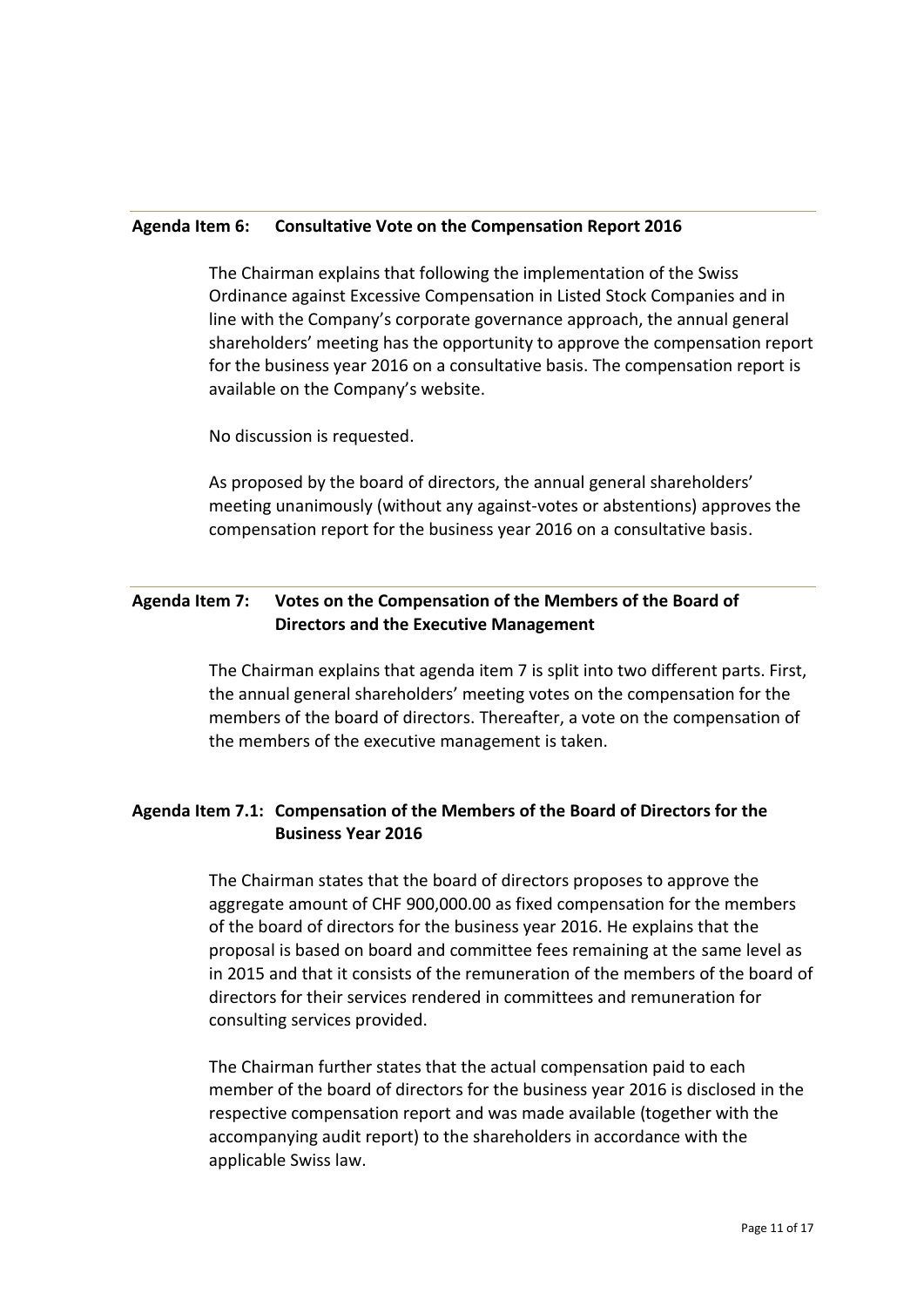No discussion is requested.

As proposed by the board of directors, the annual general shareholders' meeting unanimously (without any against-votes or abstentions) approves the aggregate amount of CHF 900,000.00 as fixed compensation for the members of the board of directors for the business year 2016.

## **Agenda Item 7.2: Compensation of the Members of the Executive Management for the Business Year 2016**

The Chairman explains that the resolution on the compensation of the members of the executive management for the business year 2016 is once again divided into two items. First, the general shareholders' meeting votes on the approval of the aggregate amount of fixed compensation. Thereafter, a vote on the approval of the aggregate amount of variable compensation is taken.

The Chairman further states that the actual compensation paid to each member of the executive management for the business year 2016 is disclosed in the respective compensation report and was made available (together with the accompanying audit report) to the shareholders in accordance with the applicable Swiss law.

## **Agenda Item 7.2.1: Approval of the Aggregate Amount of Fixed Compensation**

The Chairman states that the board of directors proposes to approve the aggregate amount of CHF 750,000.00 as fixed compensation for the members of the executive management for the business year 2016.

No discussion is requested.

As proposed by the board of directors, the annual general shareholders' meeting unanimously (without any against-votes or abstentions) approves the aggregate amount of CHF 750,000.00 as fixed compensation for the members of the executive management for the business year 2016.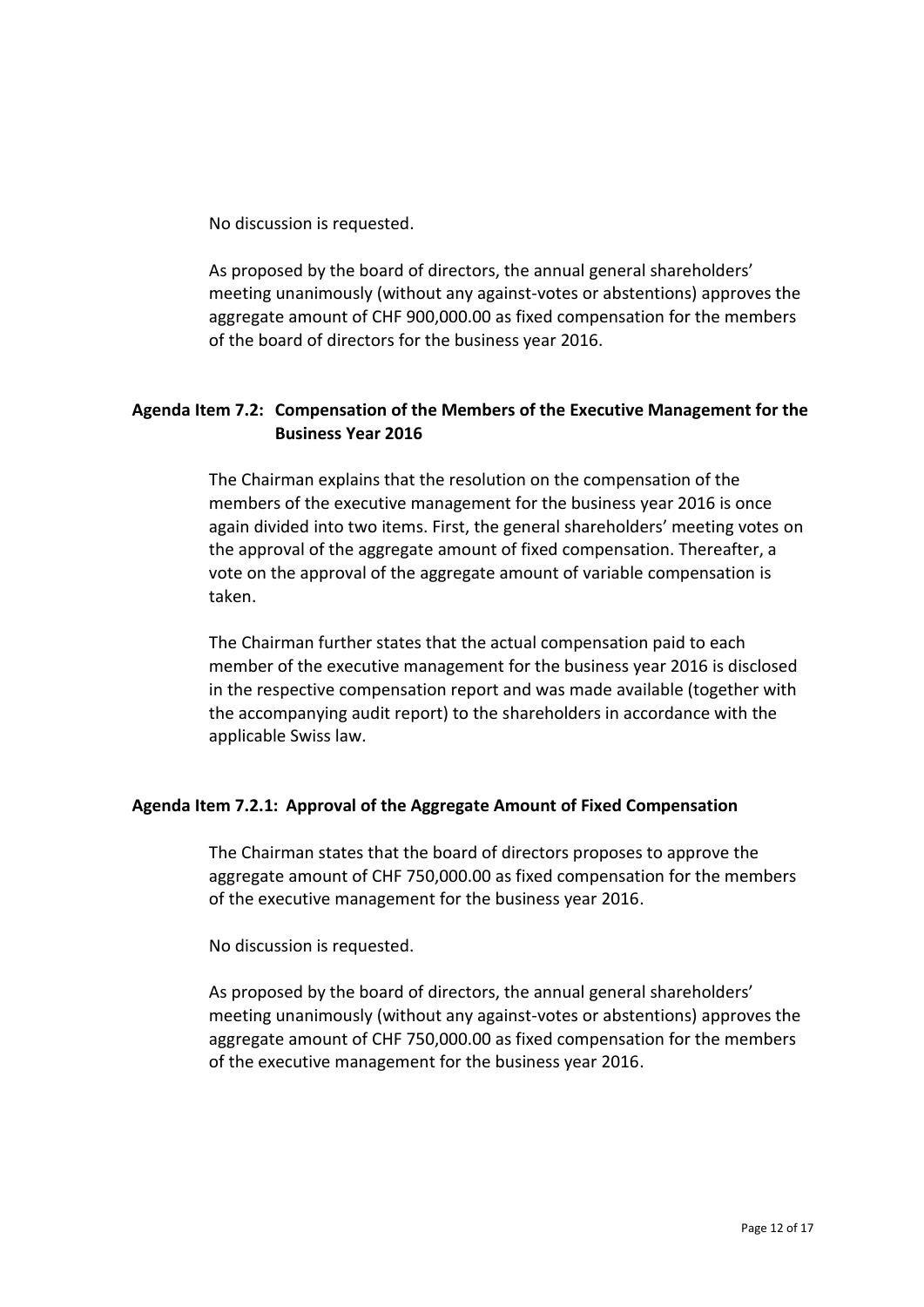#### **Agenda Item 7.2.2: Approval of the Aggregate Amount of Variable Compensation**

The Chairman states that the board of directors proposes to approve the aggregate amount of CHF 500,000.00 as variable compensation for the executive management regarding their performance for the business year 2016. The Chairman explains that the variable compensation of members of the executive management consists of cash remuneration only and is determined taking into consideration the duties and responsibility of the recipients, performance of the Company and the individual member.

No discussion is requested.

As proposed by the board of directors, the annual general shareholders' meeting unanimously (without any against-votes or abstentions) approves the aggregate amount of variable compensation of CHF 500,000.00 for the executive management regarding their performance for the business year 2016.

## **Agenda Item 7.3: Compensation for the Members of the Board of Directors for the period from 1 January 2017 until the Annual General Shareholders' Meeting**

The Chairman states that the board of directors proposes to approve the maximum aggregate amount of CHF 375,000.00 as compensation for the members of the board of directors for the period from 1 January 2017 until this annual general shareholders' meeting. He explains that the proposal consists of the remuneration of the members of the board of directors for their services rendered in committees and remuneration for consulting services provided.

No discussion is requested.

As proposed by the board of directors, the annual general shareholders' meeting unanimously (without any against-votes or abstentions) approves the maximum aggregate amount of CHF 375,000.00 as compensation for the members of the board of directors for the period from 1 January 2017 until this annual general shareholders' meeting.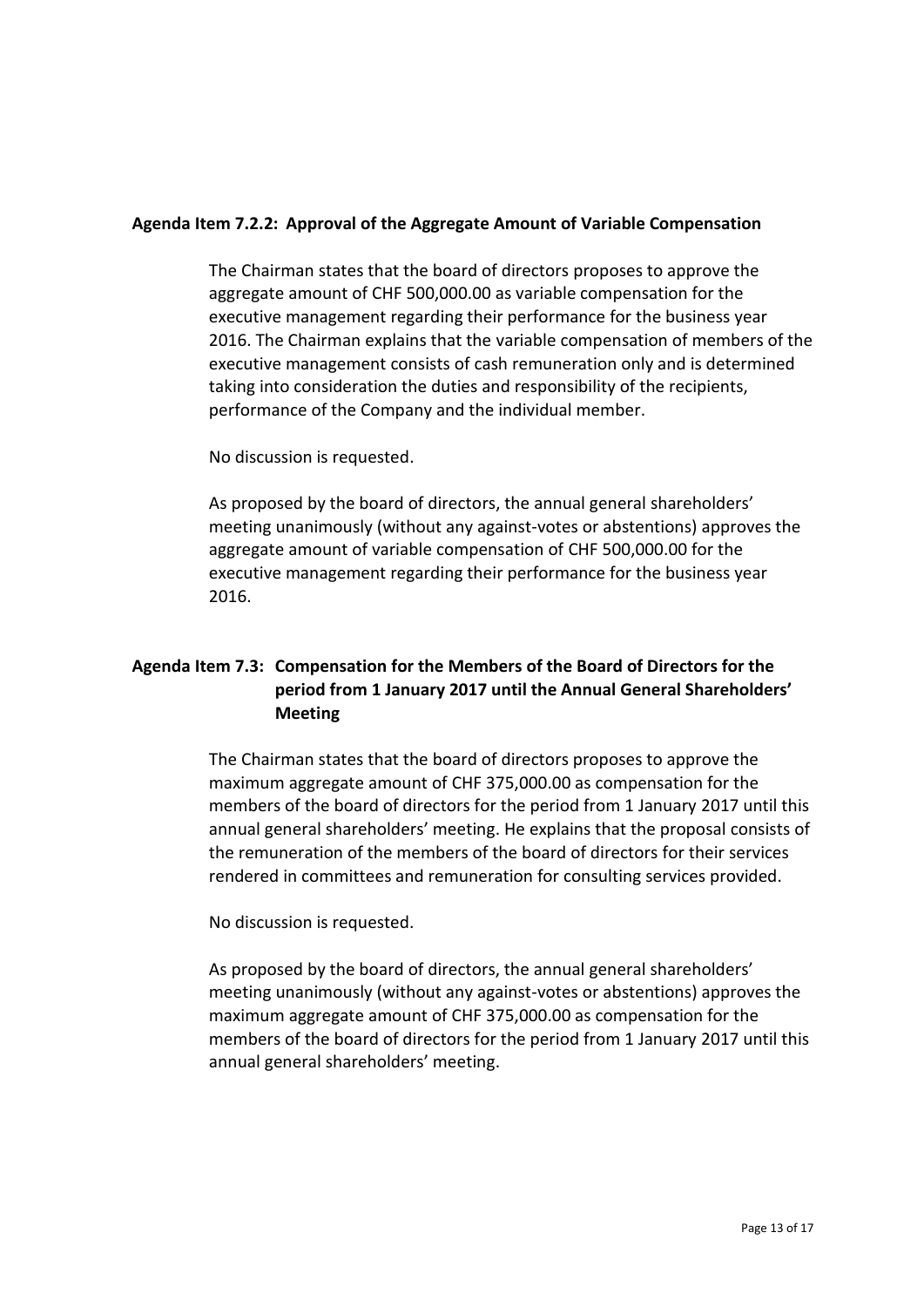## **Agenda Item 7.4: Compensation of the Members of the Executive Management for the Business Year 2017**

The Chairman explains that the resolution on the compensation of the members of the executive management for the business year 2017 is once again divided into two items. First, the general shareholders' meeting votes on the approval of the maximum aggregate amount of fixed compensation. Thereafter, a vote on the approval of the maximum aggregate amount of variable compensation is taken.

## **Agenda Item 7.4.1: Approval of the Maximum Aggregate Amount of Fixed Compensation**

The Chairman states that the board of directors proposes to approve the maximum aggregate amount of CHF 750,000.00 as fixed compensation for the members of the executive management for the business year 2017.

No discussion is requested.

As proposed by the board of directors, the annual general shareholders' meeting unanimously (without any against-votes or abstentions) approves the maximum aggregate amount of CHF 750,000.00 as fixed compensation for the members of the executive management for the business year 2017.

## **Agenda Item 7.4.2: Approval of the Maximum Aggregate Amount of Variable Compensation**

The Chairman states that the board of directors proposes to approve the maximum aggregate amount of CHF 900,000.00 as variable compensation for the members of the executive management regarding their performance for the business year 2017. The Chairman explains that the variable compensation of members of the executive management consists of cash remuneration only and is determined taking into consideration the duties and responsibility of the recipients, performance of the Company and the individual member.

No discussion is requested.

As proposed by the board of directors, the annual general shareholders' meeting unanimously (without any against-votes or abstentions) approves the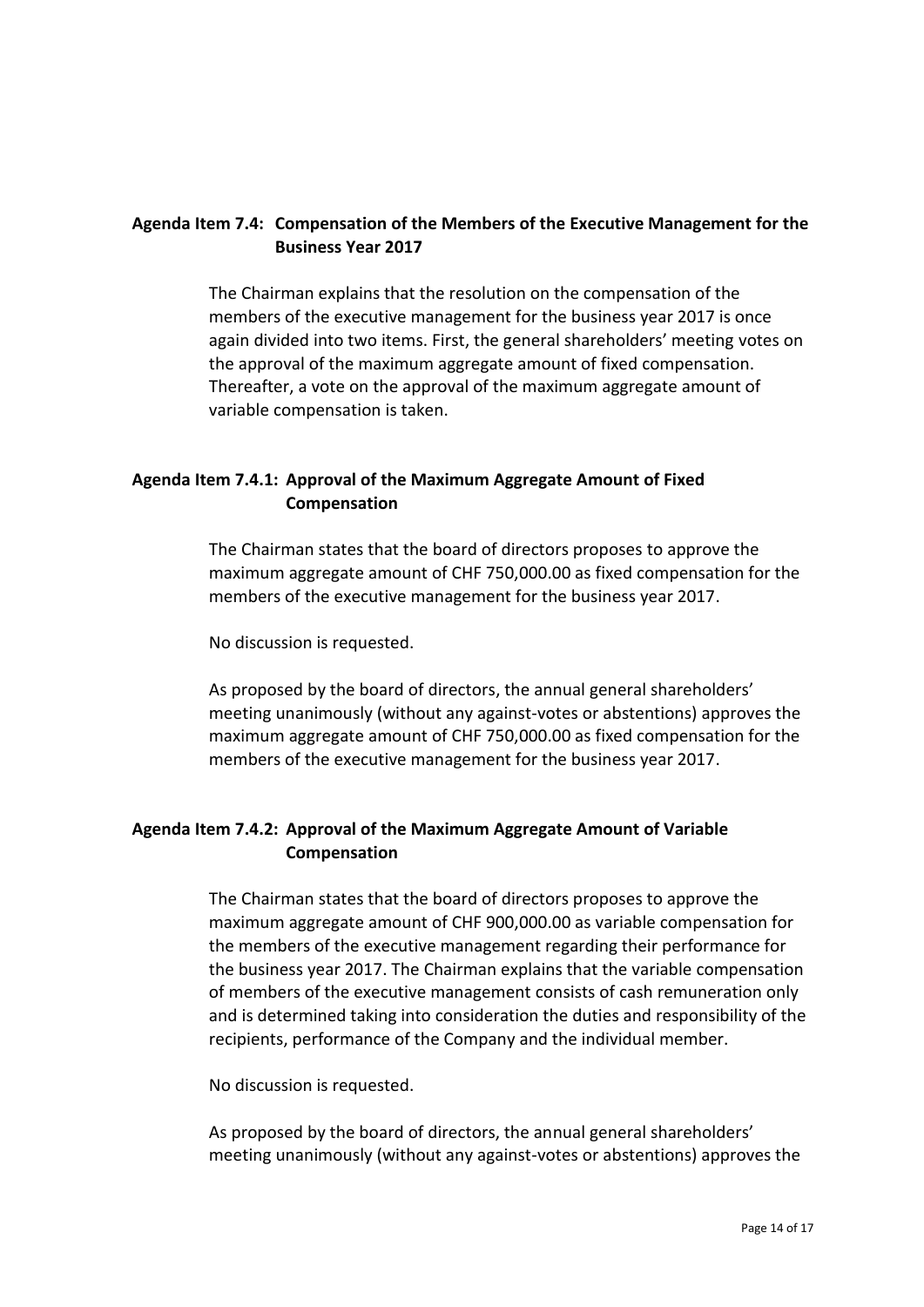maximum aggregate amount of CHF 900,000.00 as variable compensation for the members of the executive management for the business year 2017.

## **Agenda Item 7.5: Compensation for the Members of the Board of Directors for the period from the end of this Annual General Shareholders' Meeting until the end of the 2018 annual general shareholders' meeting**

The Chairman states that the board of directors proposes to approve the maximum aggregate amount of CHF 950,000.00 as fixed compensation for the members of the board of directors for the period from the end of this annual general shareholders' meeting until the end of the 2018 annual general shareholders' meeting. He explains that the increase of CHF 50,000.00 compared to the compensation for the business year 2016 is due to the increased number of members of the board of directors. He further states the proposal consists of the remuneration of the members of the board of directors for their services rendered in committees and remuneration for consulting services provided.

No discussion is requested.

As proposed by the board of directors, the annual general shareholders' meeting unanimously (without any against-votes or abstentions) approves the maximum aggregate amount of CHF 950,000.00 as fixed compensation for the members of the board of directors for the period from the end of this annual general shareholders' meeting until the end of the 2018 annual general shareholders' meeting.

## **Agenda Item 7.6: Maximum Aggregate Amount of Fixed Compensation of the Members of the Executive Management for the Business Year 2018**

The Chairman states that the board of directors proposes to approve the maximum aggregate amount of CHF 800,000.00 as fixed compensation for the members of the executive management for the business year 2018.

Andreas Tuczka asks why the annual general shareholders' meeting is also voting on the approval of the compensations paid for the business year 2016. The Chairman explains that this procedure is due to changes in Swiss law, in particular the Ordinance Against Excessive Remuneration in Listed Companies.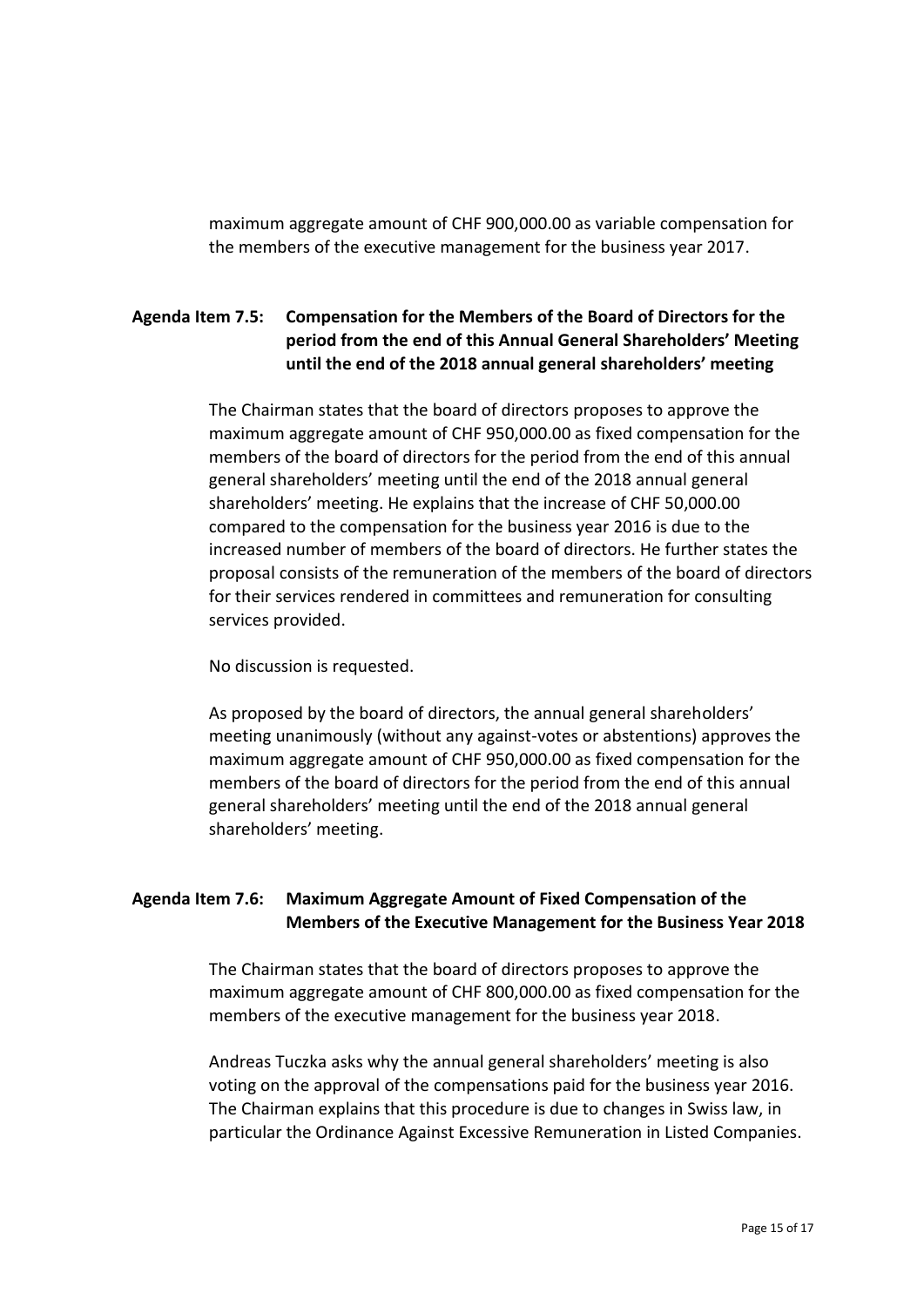No discussion is requested.

As proposed by the board of directors, the annual general shareholders' meeting unanimously (without any against-votes or abstentions) approves the maximum aggregate amount of CHF 800,000.00 as fixed compensation for the members of the executive management for the business year 2018.

There being no other issues to be discussed and no objections raised to the conduct of the annual general shareholders' meeting, the Chairman closes the annual general shareholders' meeting at 10:01 am CEST.